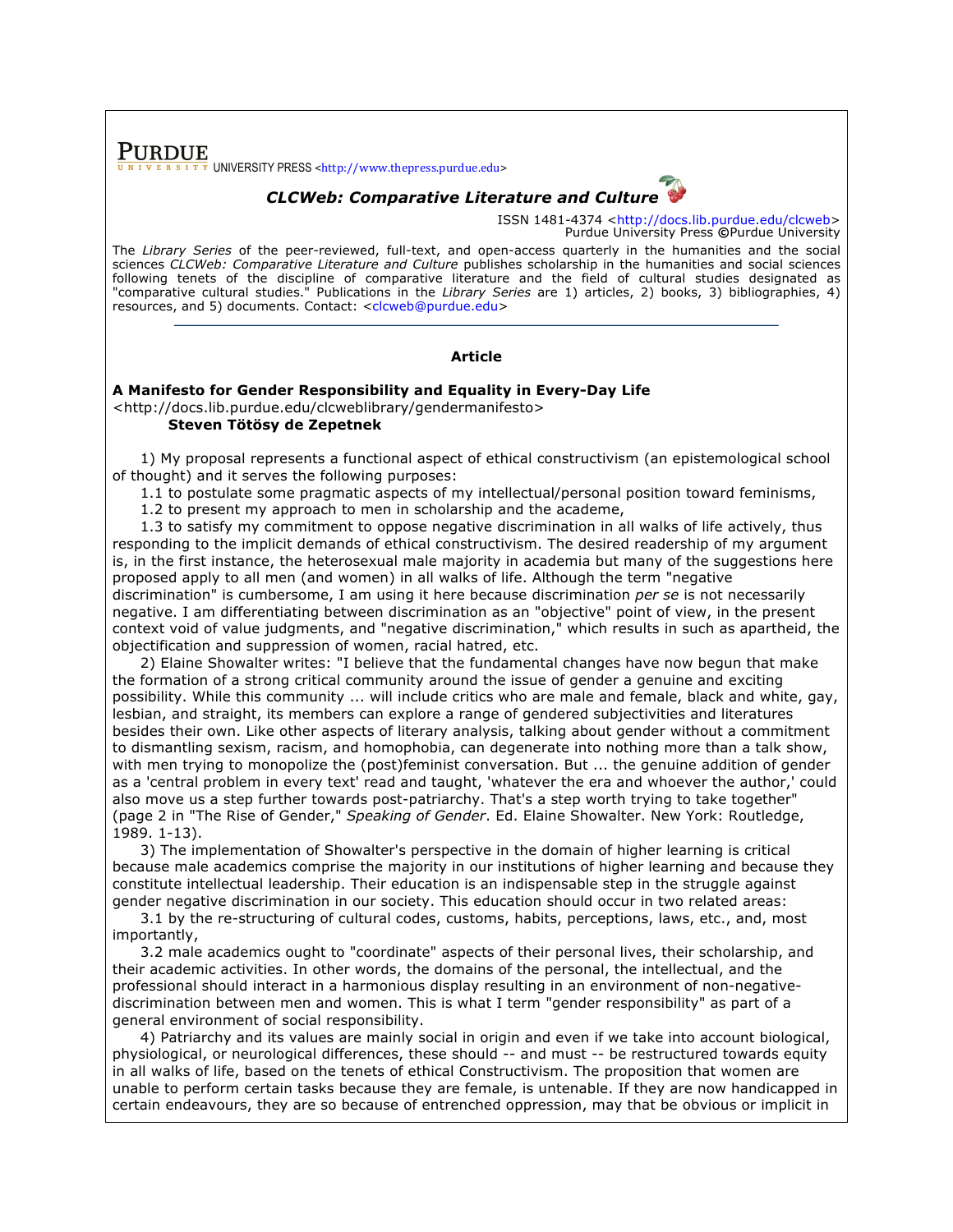Steven Tötösy de Zepetnek, "A Manifesto for Gender Responsibility and Equality in Every-Day Life" page 2 of 3 *CLCWeb: Comparative Literature and Culture* (*Library*) (1999): <http://docs.lib.purdue.edu/clcweblibrary/gendermanifesto>

designations of roles for women. This can and must be changed. Society must find avenues and must accommodate women so that gender will be no more a base for negative discrimination.

5) My postulate is that gender responsibility is one of the most important social (intellectual, psychological, institutional, legal, etc.) tasks of our time (this was said by some feminists already in the nineteenth century), involving almost all areas of interaction and communication. It is so, because it will become possible to eradicate negative discrimination -- racial, religious, ethnic, sexual, etc., - only after gender responsibility has become an unquestioned and unquestionable universal human quality. What is closest to the body, has to be resolved first, so to speak. This does not mean that the advocation and fight against racial discrimination, for example, is not as important as gender responsibility or that it should not be combated side by side with gender negative discrimination. Rather, I propose that because we all encounter gender codes and behaviour first (i.e., from birth in the family environment), gender negative discrimination is the most pervasive and unchallenged situation we grow up with. One cannot, it seems to me, hope to eliminate racism and other negative discriminations before we eliminate gender negative discrimination and its mechanisms. More, this is a necessary task in all cultures. Negative discrimination against women and the feminine, is, at present, a characteristic of almost all cultures, although so to various degrees and intensities. Therefore, gender responsibility -- because it transcends cultural, social, economic, etc., demarcations and because human interaction is most immediately marked by gender relationships -- attains ultimate importance. Further, if gender responsibility evolves into an universal human characteristic, other negative discriminations will either logically disappear (an admittedly idealistic view) or at least they will be easier to combat. Here, I offer a functional and operational framework of gender responsibility:

5.1 A point of departure is that as male academics, it is of crucial importance that we are aware of gender responsibility. This awareness means position-taking, i.e., the rethinking of our beliefs, attitudes, etc., and extends into discussions in academic circles and at home. Generally, it means the channeling of areas of our private life into gender responsibility and vice versa,

5.2 One of the elements of gender responsibility begins with and acts within language. Linguistic awareness at work and in our work, at home, in partnership, and with children, is a crucial part of gender responsibility,

5.3 The attraction to a woman: subsequent actions to translate this into a relationship is still largely placed onto the male by social conditioning. It is one's gender responsibility to reduce this socially conditioned demand and to accept or to solicit the "equalizing" involvement of your partner,

5.4 As a polite and courteous individuals we should behave accordingly towards women -- but not according to codes of "gentlemanlike" behaviour, i.e., we are polite and courteous towards women not because they are women but because we are polite and courteous individuals,

5.5 In situations of "men only" conversations or "out with the boys," we should attempt to take a position which will ultimately result in gender responsibility, at least in our presence,

5.6 In general terms, we should watch ourselves and our attitudes: Always realize when gender responsibility is absent, to whatever degree, from our thinking, emotions, and social interaction,

5.7 It should be kept in mind that our sexual behaviour with a partner or spouse manifests our awareness and understanding of gender responsibility,

5.8 If in a long-term relationship: Whether your partner/spouse is at home or whether she is working, housework must be shared. If you have the misfortune of having grown up without acquiring skills such as cooking, doing laundry, etc., you should learn them. Also, it is important that we do the less "fun-type" housework, too. We should not chose gardening, because we like gardening, and dislike cooking and then claim that we share housework. In a situation where by consensus it has been agreed upon that your spouse stays at home, for example, to raise children, the principles here postulated should still apply. The principles of gender responsibility become even more important when your spouse has a career on her own. Her career and its demands should be integral to your gender responsibility. The demands of both careers and the sharing of household tasks should be frequently discussed and mediated,

5.9 If there are children: Gender responsibility requires our involvement beyond that of a *paterfamilias*. It begins with participation in pregnancy classes, continues with participation in the birth (unless there is a medical reason why you cannot attend), continues still during night time feedings, diaper changing, etc., and both parents participate in the years of schooling, etc.,

5.10 In the academic/bureaucratic sphere it is inappropriate, for example that we address, for example, the departmental secretary (usually a woman) by her first name while she addresses you by "Professor X" or "Dr Y." We must either address each other by first names, or you her by Ms, Mrs, or Miss X and she then you by Professor X or Dr Y (this latter point is a US or Canada cultural and linguistic issue while in other cultures -- continental Europe, Asia, etc. -- it is more often than not not